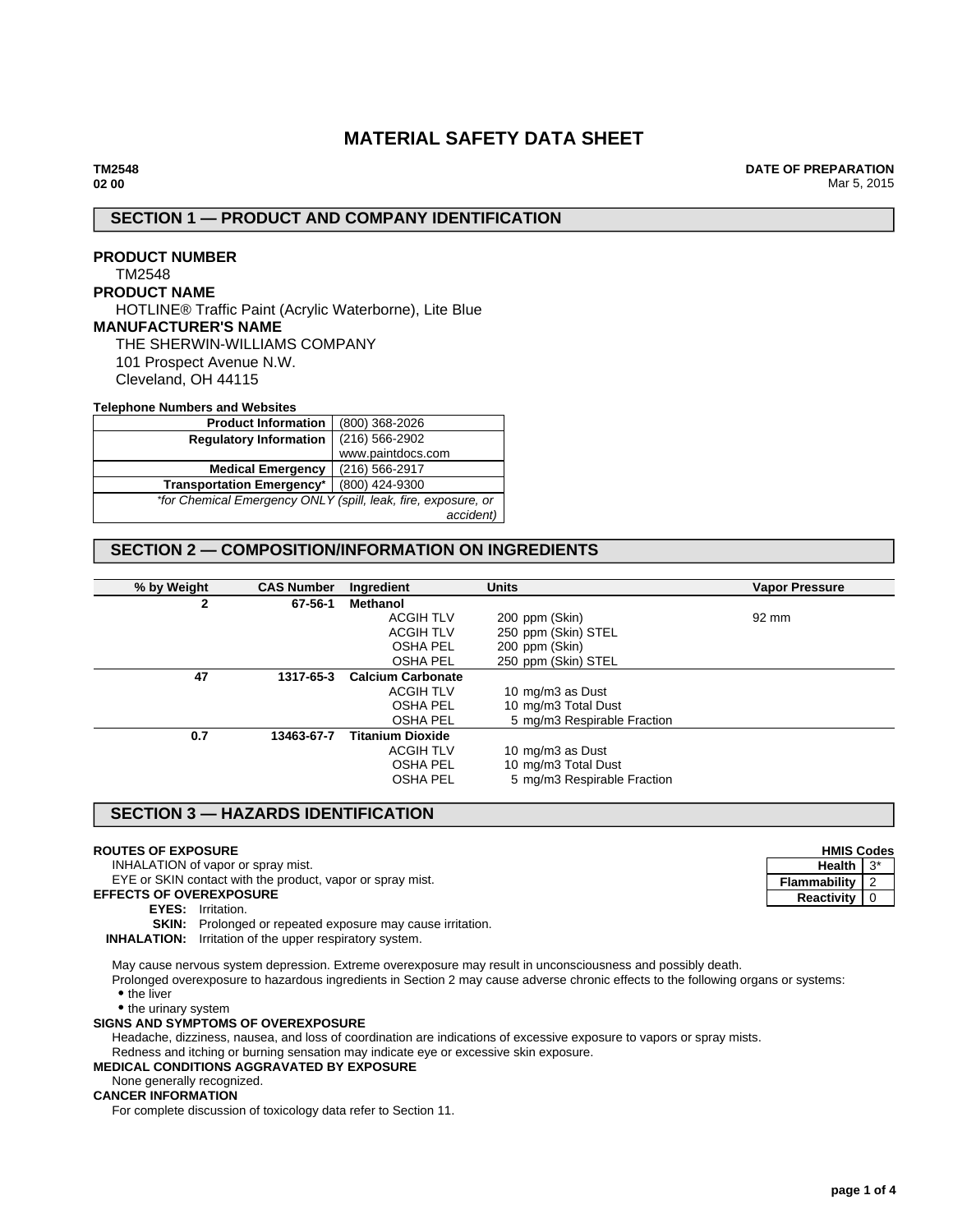## **SECTION 4 — FIRST AID MEASURES**

- **EYES:** Flush eyes with large amounts of water for 15 minutes. Get medical attention.
- **SKIN:** Wash affected area thoroughly with soap and water. Remove contaminated clothing and launder before re-use.
- **INHALATION:** If affected, remove from exposure. Restore breathing. Keep warm and quiet.

**INGESTION:** Do not induce vomiting. Get medical attention immediately.

### **SECTION 5 — FIRE FIGHTING MEASURES**

| <b>FLASH POINT</b>   | LEL | UEL  | <b>FLAMMABILITY CLASSIFICATION</b>           |
|----------------------|-----|------|----------------------------------------------|
| 150 $\degree$ F PMCC | 6.0 | 36.5 | Combustible. Flash above 99 and below 200 °F |

### **EXTINGUISHING MEDIA**

Carbon Dioxide, Dry Chemical, Alcohol Foam

**UNUSUAL FIRE AND EXPLOSION HAZARDS**

Closed containers may explode (due to the build-up of pressure) when exposed to extreme heat.

Application to hot surfaces requires special precautions.

During emergency conditions overexposure to decomposition products may cause a health hazard. Symptoms may not be immediately apparent. Obtain medical attention.

#### **SPECIAL FIRE FIGHTING PROCEDURES**

Full protective equipment including self-contained breathing apparatus should be used.

Water spray may be ineffective. If water is used, fog nozzles are preferable. Water may be used to cool closed containers to prevent pressure build-up and possible autoignition or explosion when exposed to extreme heat.

### **SECTION 6 — ACCIDENTAL RELEASE MEASURES**

#### **STEPS TO BE TAKEN IN CASE MATERIAL IS RELEASED OR SPILLED**

Remove all sources of ignition. Ventilate the area. Remove with inert absorbent.

## **SECTION 7 — HANDLING AND STORAGE**

### **STORAGE CATEGORY**

#### DOL Storage Class IIIA

#### **PRECAUTIONS TO BE TAKEN IN HANDLING AND STORAGE**

Contents are COMBUSTIBLE. Keep away from heat and open flame.

Consult NFPA Code. Use approved Bonding and Grounding procedures.

Keep container closed when not in use. Transfer only to approved containers with complete and appropriate labeling. Do not take internally. Keep out of the reach of children.

### **SECTION 8 — EXPOSURE CONTROLS/PERSONAL PROTECTION**

### **PRECAUTIONS TO BE TAKEN IN USE**

Use only with adequate ventilation.

Avoid contact with skin and eyes. Avoid breathing vapor and spray mist.

Wash hands after using.

This coating may contain materials classified as nuisance particulates (listed "as Dust" in Section 2) which may be present at hazardous levels only during sanding or abrading of the dried film. If no specific dusts are listed in Section 2, the applicable limits for nuisance dusts are ACGIH TLV 10 mg/m3 (total dust), 3 mg/m3 (respirable fraction), OSHA PEL 15 mg/m3 (total dust), 5 mg/m3 (respirable fraction).

#### **VENTILATION**

Local exhaust preferable. General exhaust acceptable if the exposure to materials in Section 2 is maintained below applicable exposure limits. Refer to OSHA Standards 1910.94, 1910.107, 1910.108.

#### **RESPIRATORY PROTECTION**

If personal exposure cannot be controlled below applicable limits by ventilation, wear a properly fitted organic vapor/particulate respirator approved by NIOSH/MSHA for protection against materials in Section 2.

When sanding or abrading the dried film, wear a dust/mist respirator approved by NIOSH/MSHA for dust which may be generated from this product, underlying paint, or the abrasive.

### **PROTECTIVE GLOVES**

Wear gloves which are recommended by glove supplier for protection against materials in Section 2.

#### **EYE PROTECTION**

Wear safety spectacles with unperforated sideshields.

### **OTHER PRECAUTIONS**

Intentional misuse by deliberately concentrating and inhaling the contents can be harmful or fatal.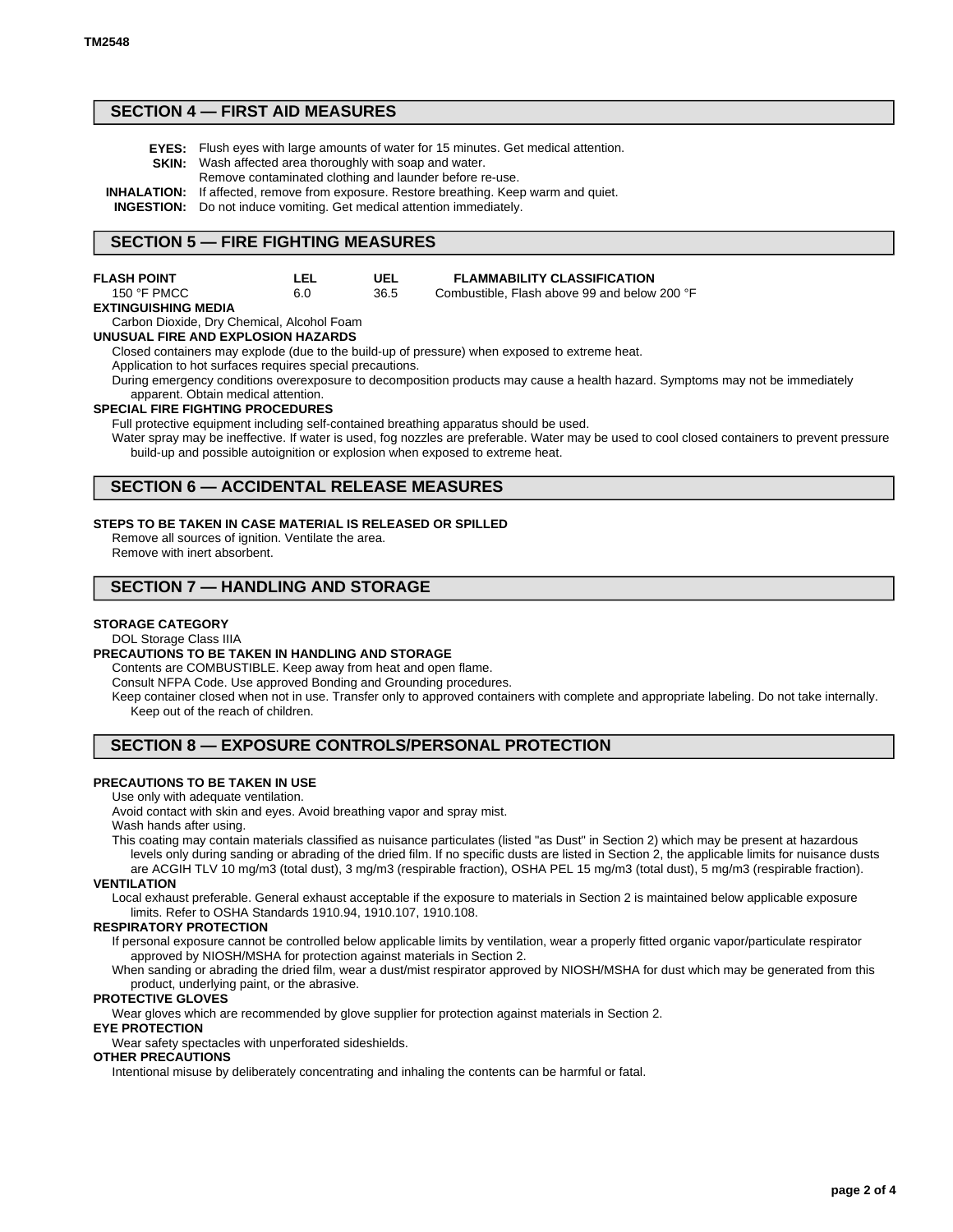## **SECTION 9 — PHYSICAL AND CHEMICAL PROPERTIES**

| <b>PRODUCT WEIGHT</b> 13.91 lb/gal                         |                    | 1667 g/l                                        |  |  |
|------------------------------------------------------------|--------------------|-------------------------------------------------|--|--|
| <b>SPECIFIC GRAVITY</b>                                    | 1.67               |                                                 |  |  |
| BOILING POINT 148 - 213 °F                                 |                    | $64 - 100 °C$                                   |  |  |
| <b>MELTING POINT</b>                                       | Not Available      |                                                 |  |  |
| <b>VOLATILE VOLUME</b> 38%                                 |                    |                                                 |  |  |
| <b>EVAPORATION RATE</b>                                    | Slower than        |                                                 |  |  |
|                                                            | ether              |                                                 |  |  |
| <b>VAPOR DENSITY</b> Heavier than air                      |                    |                                                 |  |  |
| <b>SOLUBILITY IN WATER</b> Not Available                   |                    |                                                 |  |  |
| рH                                                         | > 2.0, < 11.5      |                                                 |  |  |
| VOLATILE ORGANIC COMPOUNDS (VOC Theoretical - As Packaged) |                    |                                                 |  |  |
| $0.76$ lb/gal                                              |                    | 91 g/l Less Water and Federally Exempt Solvents |  |  |
| $0.52$ lb/gal                                              | 63 g/l Emitted VOC |                                                 |  |  |
|                                                            |                    |                                                 |  |  |

## **SECTION 10 — STABILITY AND REACTIVITY**

**STABILITY — Stable CONDITIONS TO AVOID** None known. **INCOMPATIBILITY** None known. **HAZARDOUS DECOMPOSITION PRODUCTS** By fire: Carbon Dioxide, Carbon Monoxide **HAZARDOUS POLYMERIZATION** Will not occur

## **SECTION 11 — TOXICOLOGICAL INFORMATION**

#### **CHRONIC HEALTH HAZARDS**

Reports have associated repeated and prolonged overexposure to solvents with permanent brain and nervous system damage. IARC's Monograph No. 93 reports there is sufficient evidence of carcinogenicity in experimental rats exposed to titanium dioxide but inadequate evidence for carcinogenicity in humans and has assigned a Group 2B rating. In addition, the IARC summary concludes, "No significant exposure to titanium dioxide is thought to occur during the use of products in which titanium is bound to other materials, such as paint."

**TOXICOLOGY DATA**

| <b>Ingredient Name</b>   |          |     |               |  |
|--------------------------|----------|-----|---------------|--|
| <b>Methanol</b>          |          |     |               |  |
|                          | LC50 RAT | 4HR | 64000 ppm     |  |
|                          | LD50 RAT |     | 5630 mg/kg    |  |
| <b>Calcium Carbonate</b> |          |     |               |  |
|                          | LC50 RAT | 4HR | Not Available |  |
|                          | LD50 RAT |     | Not Available |  |
| <b>Titanium Dioxide</b>  |          |     |               |  |
|                          | LC50 RAT | 4HR | Not Available |  |
|                          | LD50 RAT |     | Not Available |  |
|                          |          |     |               |  |

## **SECTION 12 — ECOLOGICAL INFORMATION**

### **ECOTOXICOLOGICAL INFORMATION**

No data available.

## **SECTION 13 — DISPOSAL CONSIDERATIONS**

#### **WASTE DISPOSAL METHOD**

Waste from this product is not hazardous as defined under the Resource Conservation and Recovery Act (RCRA) 40 CFR 261. Incinerate in approved facility. Do not incinerate closed container. Dispose of in accordance with Federal, State/Provincial, and Local regulations regarding pollution.

# **SECTION 14 — TRANSPORT INFORMATION**

Multi-modal shipping descriptions are provided for informational purposes and do not consider container sizes. The presence of a shipping description for a particular mode of transport (ocean, air, etc.), does not indicate that the product is packaged suitably for that mode of transport. All packaging must be reviewed for suitability prior to shipment, and compliance with the applicable regulations is the sole responsibility of the person offering the product for transport.